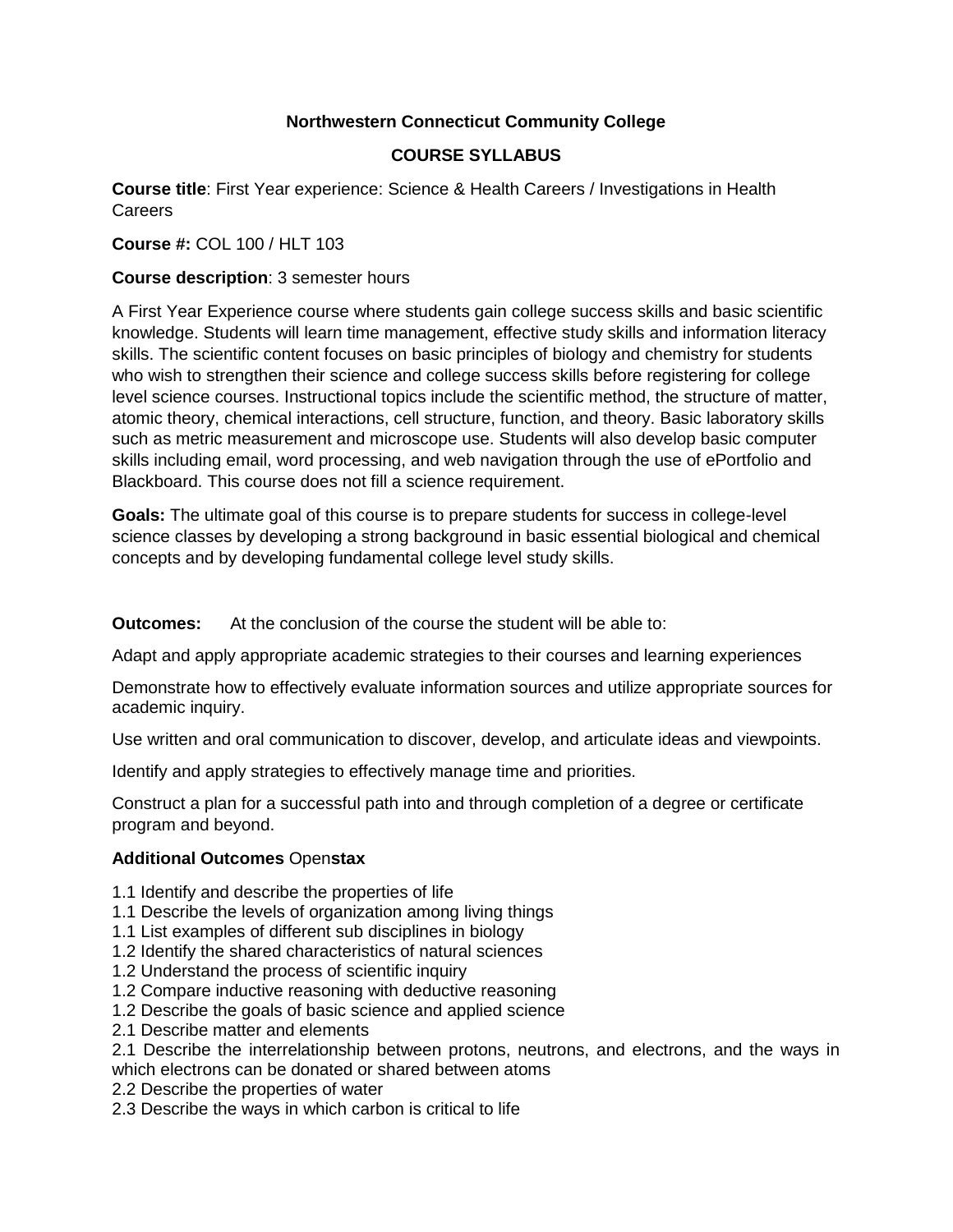2.3 Describe the four major types of biological molecules

2.3 Understand the functions of the four major types of molecules

3.1 Describe the roles of cells in organisms

3.1 Summarize cell theory

3.2 Compare and contrast prokaryotic cells and eukaryotic cells

3.2 Describe the relative sizes of different kinds of cells

3.3 Describe the structure of eukaryotic plant and animal cells

3.3 Summarize the functions of major cell organelles

3.4 Understand the fluid mosaic model of membranes

3.4 Describe the functions of phospholipids, proteins, and carbohydrates in membranes

3.5 Explain why and how passive transport occurs

3.5 Understand the processes of osmosis and diffusion

3.5 Define tonicity and describe its relevance to passive transport

4.1 Explain what metabolic pathways are

4.1 State the first and seconds laws of thermodynamics

4.1 Explain the difference between kinetic and potential energy

4.1 Describe the difference between kinetic and potential energy

4.1 Describe endergonic and exergonic reactions

4.1 Discuss how enzymes function as molecular catalysts

4.2 Explain how ATP is used by the cell as an energy source

4.2 Describe the overall result in terms of molecules produced of the breakdown of glucose by glycolysis

4.3 Describe the location of the citric acid cycle and oxidative phosphorylation in the cell

4.3 Describe the overall outcome of the citric acid cycle and oxidative phosphorylation in terms of the products of each

4.3 Describe the relationships of glycolysis, the citric acid cycle, and oxidative phosphorylation in terms of their inputs and outputs

4.4 Discuss the fundamental difference between anaerobic cellular respiration and fermentation

4.4 Describe the type of fermentation that readily occurs in animal cells and the conditions that initiate that fermentation

4.5 Explain why metabolic pathways are not considered closed systems

5.1 Summarize the process of photosynthesis

5.1 Explain the relevance of photosynthesis to other living things

5.1 Identify the reactants and products of photosynthesis

5.1 Describe the main structures involved in photosynthesis

5.2 Explain how plants absorb energy from sunlight

5.2 Describe how the wavelength of light affects its energy and color

5.2 Describe how and where photosynthesis takes place within a plant

5.3 Describe the Calvin cycle

5.3 Define carbon fixation

5.3 Explain how photosynthesis works in energy cycle of all living organisms

6.1 Describe the prokaryotic and eukaryotic genome

6.1 Distinguish between chromosomes, genes, and traits

6.2 Describe the tree stages of Interphase

6.2 Discuss the behavior of chromosomes during mitosis and how the cytoplasmic content divides during cytokinesis

6.2 Define the quiescent  $G_0$  phase

6.2 Explain how the three internal control checkpoints occur at the end of  $G_1$ , at the  $G_2$ -M transition, and during metaphase

7.1 Explain that variation among offspring is a potential evolutionary advantage resulting from sexual reproduction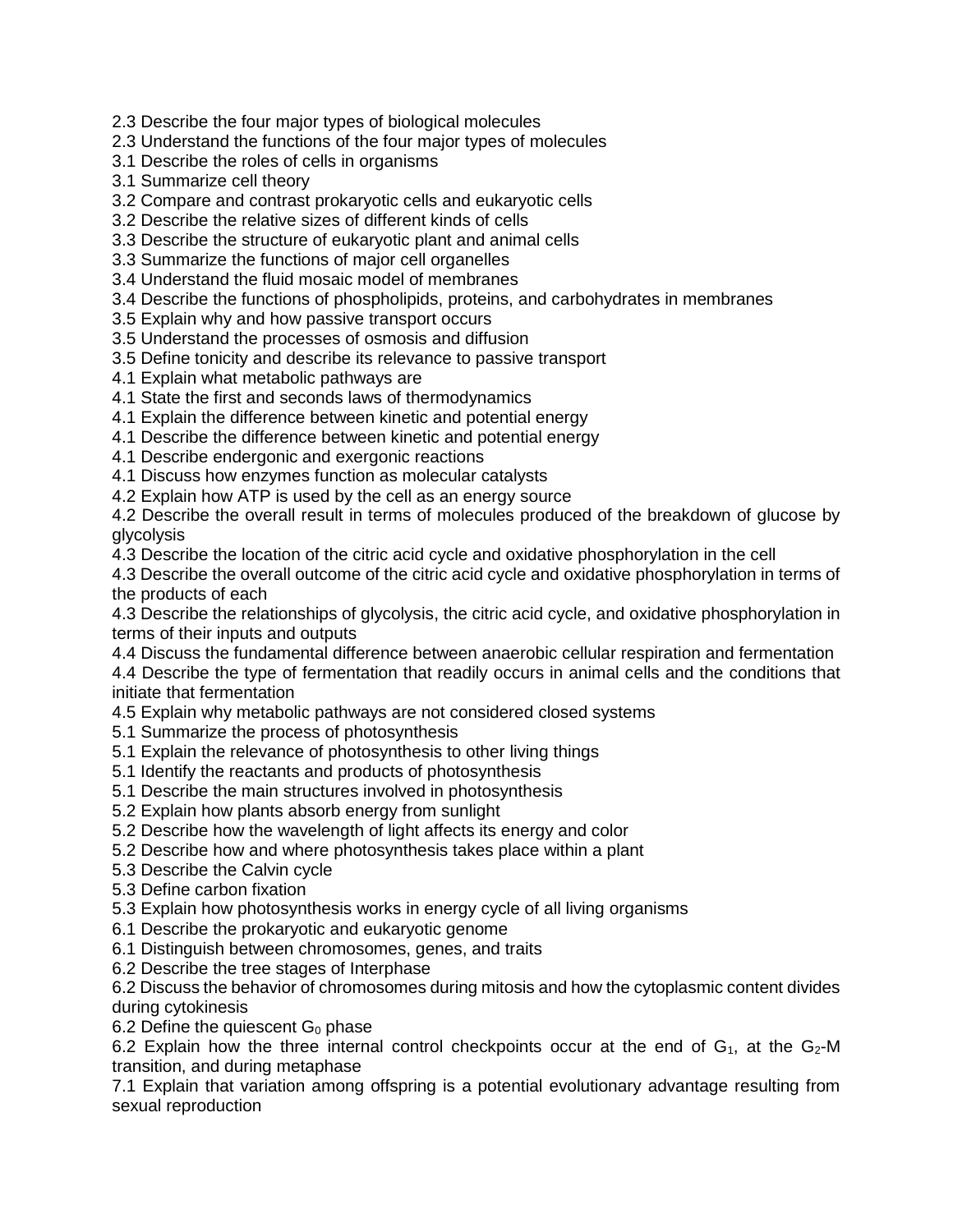7.1 Describe the three different life-cycle strategies among sexual multicellular organisms and their commonalities

7.2 Describe the behavior of chromosomes during meiosis

7.2 Describe cellular events during meiosis

7.2 Explain the differences between meiosis and mitosis

7.2 Explain the mechanisms within meiosis that generate genetic variation among, the products of meiosis

7.3 Explain how nondisjunction leads to disorders in chromosome number

7.3 Describe how errors in chromosome structure occur through inversions and translocations

8.1 Explain the scientific reasons for the success of Mendel's experimental work

8.1 Describe the expected outcomes of monohybrid crosses involving dominant and recessive alleles

8.2 Explain the relationship between genotypes and phenotypes in dominant and recessive gene systems

8.2 Use a Punnett square to calculate the expected proportions of genotypes and phenotypes in a monohybrid cross

8.2 Explain Mendel's law of segregation and independent assortment in terms of genetics and the events of meiosis

8.2 Explain the purpose and methods of a test cross

## **College Policies**

**Plagiarism:** Plagiarism and Academic Dishonesty are not tolerated at Northwestern Connecticut Community College. Violators of this policy will be subject to sanctions ranging from failure of the assignment (receiving a zero), failing the course, being removed/expelled from the program and/or the College. Please refer to your "Student Handbook" under "Policy on Student Rights," the Section entitled "Student Discipline," or the College catalog for additional information.

**Americans with Disabilities Act (ADA):** The College will make reasonable accommodations for persons with documented learning, physical, or psychiatric disabilities. Students should notify Dr. Christine Woodcock, the Counselor for Students with Disabilities. She is located at Green Woods Hall, in the Center for Student Development. Her phone number is 860-738-6318 and her email is [cwoodcock@nwcc.edu.](mailto:cwoodcock@nwcc.edu)

**School Cancellations:** If snowy or icy driving conditions cause the postponement or cancellation of classes, announcements will be made on local radio and television stations and posted on the College's website at [www.nwcc.edu.](http://www.nwcc.edu/) Students may also call the College directly at **(860) 738- 6464** to hear a recorded message concerning any inclement weather closings. Students are urged to exercise their own judgment if road conditions in their localities are hazardous.

**Use of Electronic Devices:** Some course content as presented in Blackboard Learn is not fully supported on mobile devices at this time. While mobile devices provide convenient access to check in and read information about your courses, they should not be used to perform work such as taking tests, quizzes, completing assignments, or submitting substantive discussion posts.

**Sexual Assault and Intimate Partner Violence Resource Team:** NCCC is committed to creating a community that is safe and supportive of people of all gender and sexual identities. This pertains to the entire campus community, whether on ground or virtual, students, faculty, or staff.

Sexual assault and intimate partner violence is an affront to our national conscience, and one we cannot ignore. It is our hope that no one within our campus community will become a victim of